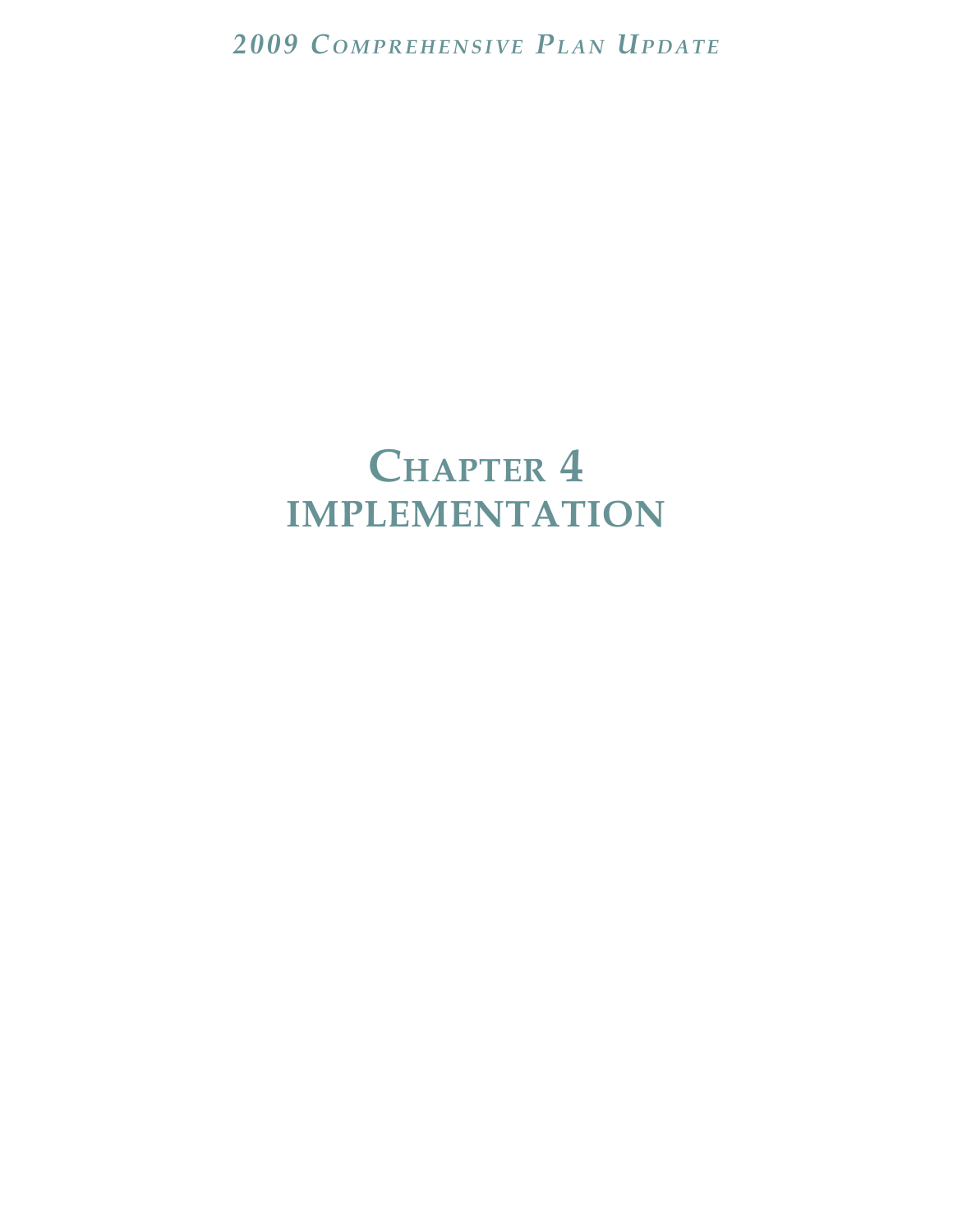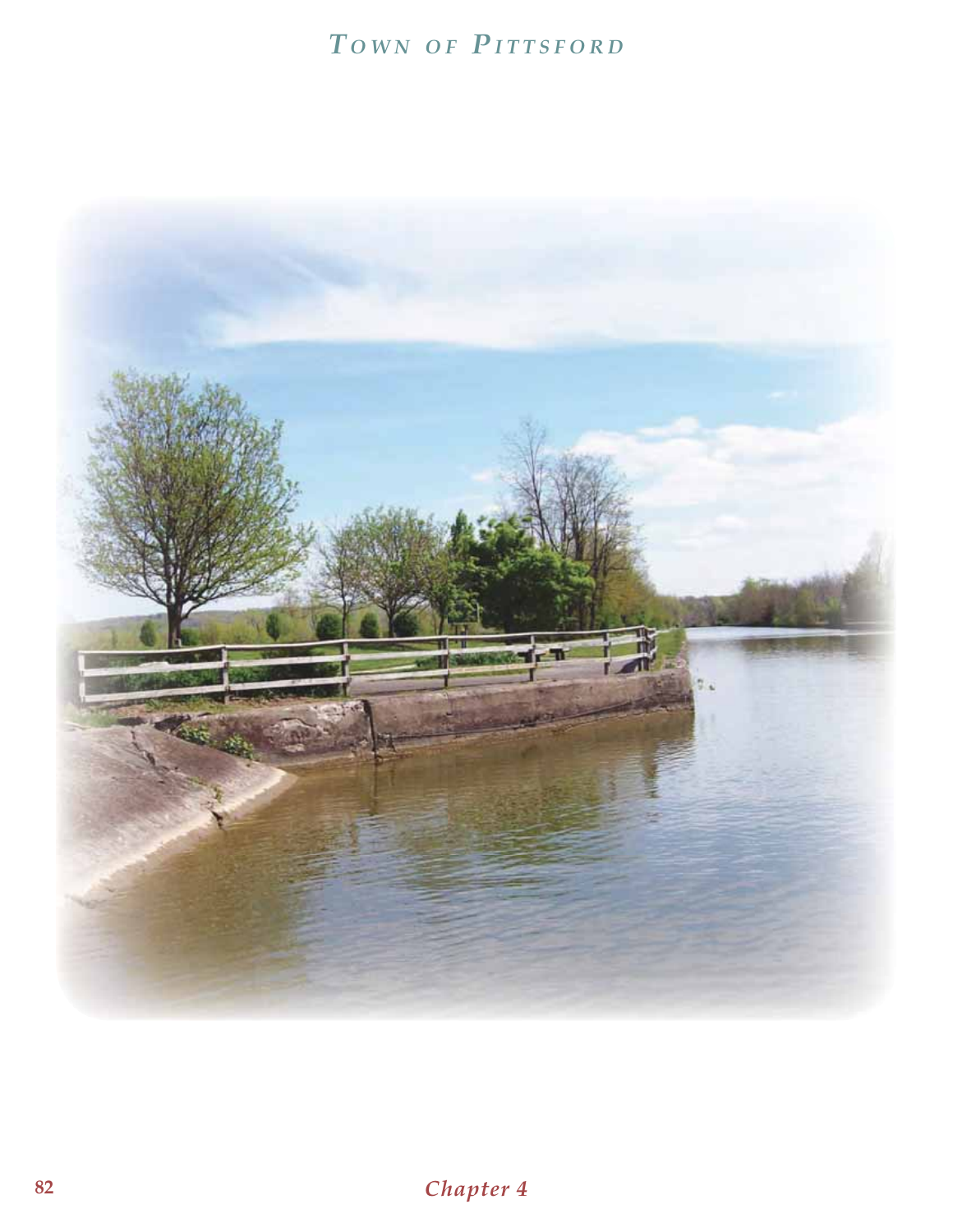# **1. INTRODUCTION**

The Town of Pittsford's 2009 Comprehensive Plan Update represents a significant investment in understanding the needs and aspirations of the community. It will be important to continue this community dialogue into the future, in order to take the ideas set forth in this plan from concept to reality. At the end of the day, a comprehensive plan can be judged on the tangible contributions it makes to a community's quality of life. Using this standard, the town's previous two comprehensive plan updates qualify as successes. The 1986 Comprehensive Plan Update developed, among others, the concept of the town's "50-50" open space protection zoning. The network of open spaces enjoyed by residents today, is a direct legacy of the 1986 plan. Likewise, the 1995 Comprehensive Plan Update built a foundation for the Greenprint plan and project, which led to the eventual protection of over 1,200 acres of working farms in the town. Working together, town residents can help to ensure that the 2009 Comprehensive Plan Update follows in the footsteps of its predecessors. A brief discussion on funding, identification of priority implementation projects, and ideas for monitoring progress on the plan, follows.



#### *Implementation*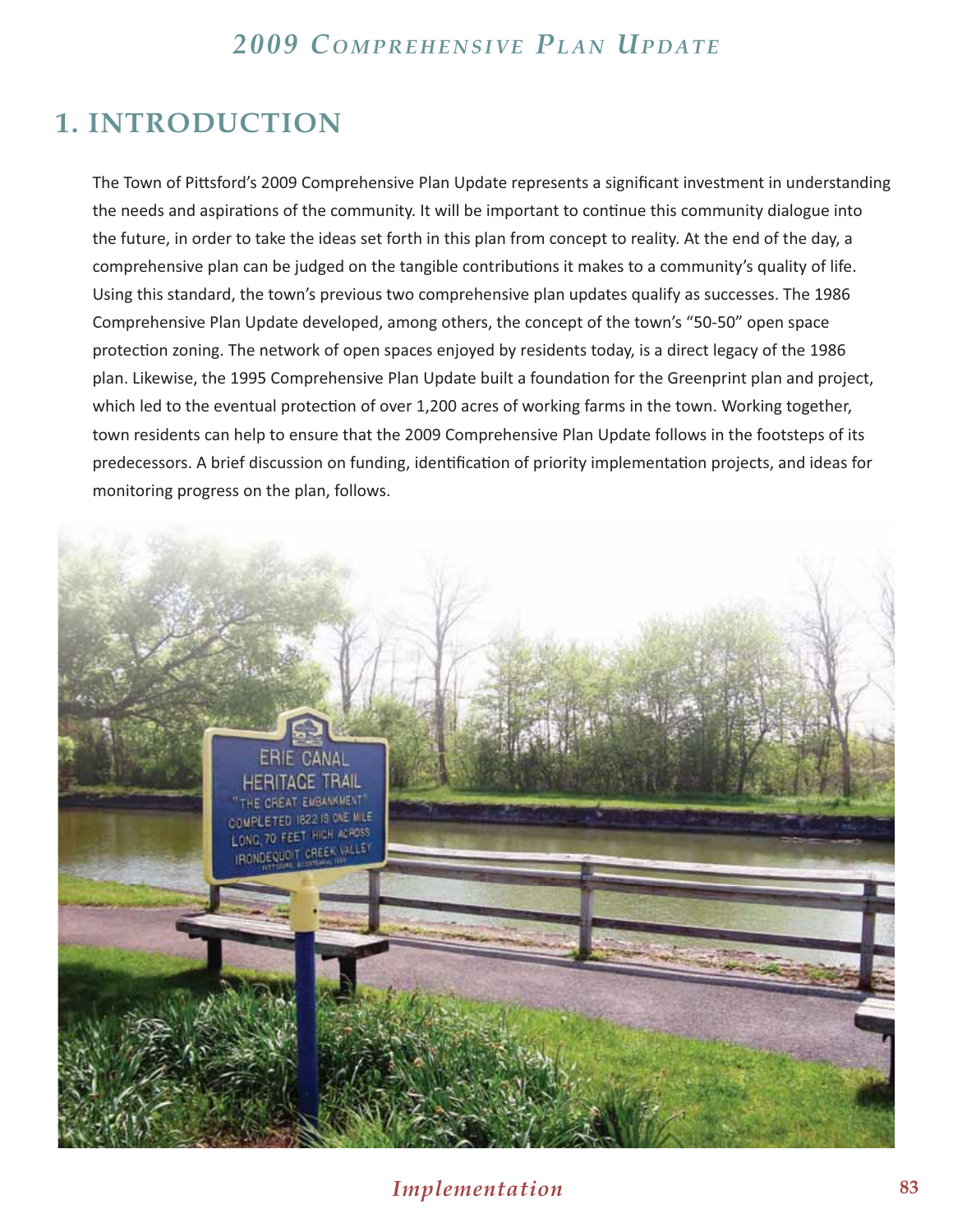# **2. FUNDING**

Invariably, and for good reason, the question of "How are we going to pay for these ideas?" arises. Given the current state of the economy, this question is all the more relevant to town residents. While the purpose of this plan, first and foremost, is to set forth ideas and desired outcomes, it is true that the implementation of a number of the ideas in this plan will require some level of financial commitment from the town (i.e., taxpayers). This is not to say that the long-term vitality of town depends entirely or even mostly on the public sector. In fact, long-term community vitality depends on the residents themselves, who every day commit their own personal resources to bettering the community around them. However, by taking its cues from the community and town residents, the public sector, including the town government, can make decisions and pledge resources efficiently and effectively to encourage positive outcomes.

### **A. GRANT PROGRAMS**

There are a number of grant programs available to support town efforts to implement this plan. Since such programs and available resources are subject to frequent change, it is best to research options when an idea from this plan is being considered for implementation. Public sector agencies, particularly those at a regional scale, as well as consultants and grant specialists, can assist communities in matching goals and projects with available grant funding. That being said, two New York State grant programs bear mentioning here, as they are particularly geared to support community efforts. And while these grant programs undergo some changes from year to year, they are expected to be a reliable source of grant funding for the foreseeable future.

#### *New York State Office of Parks, Recreation and Historic Preservation (NYSOPRHP) Environmental Protection Fund (EPF) grants*

NYSOPRHP-EPF grants can provide funding to a number of different kinds of projects. Most relevant to the Town of Pittsford are grants to support park planning and development of park resources, and trail projects. NYSOPRHP-EPF grants are available for historic preservation as well, although a public or not-for-profit ownership stake in the historic resource is required. Federal tax credits for restoring and rehabilitating historic structures are also available, and are implemented in partnership with NYSOPRHP. There are a number of eligibility requirements for tax credits, including the listing of the resource or structure on the National Register of Historic Places or in a locally certified district.

### *New York State Department of State (NYSDOS) Environmental Protection Fund (EPF) grants*

NYSDOS provides EPF grant funding through the Local Waterfront Revitalization Program (LWRP). The Town of Pittsford is eligible to receive such grants because the Erie Canal is an officially designated "Inland Waterway." NYSDOS EPF-LWRP grant priorities and funds vary from year to year, but typically cover everything from

#### **84** *Chapter 4*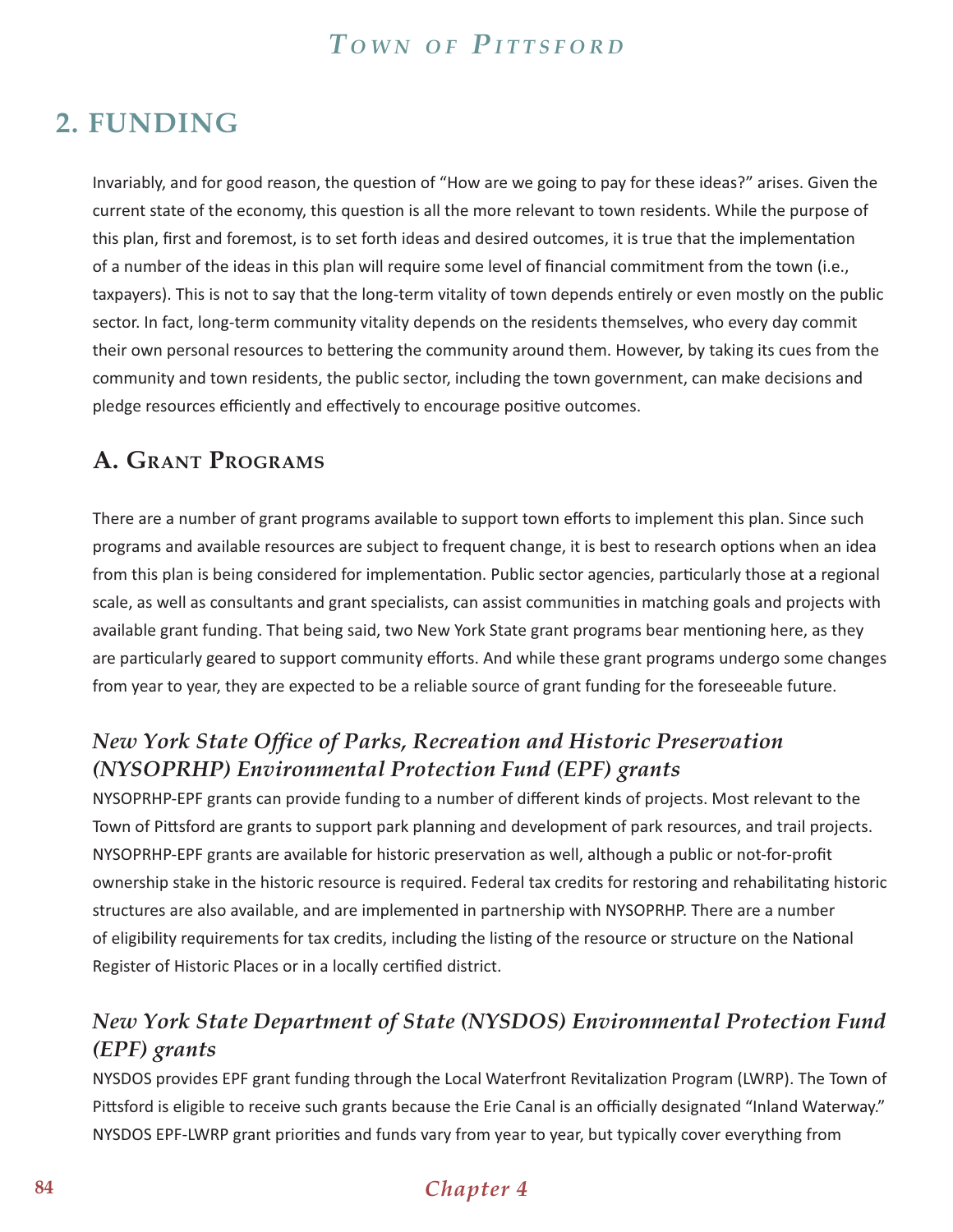# *2009 C OMPREHENSIVE PLAN UPDATE*

parkland acquisition, feasibility studies and park improvements, to downtown revitalization - all of which are relevant to many of the concepts and recommendations contained in this plan, and the town and village's adopted LWRP (2005). The Town and Village of Pittsford are currently implementing a joint concept study for lands adjacent to the Erie Canal that was funded through a grant from NYSDOS.

#### *New York State Statewide Comprehensive Outdoor Recreation Plan (SCORP)*

Grant applications to the state for park and recreation projects are strengthened when they are supported by the goals and objectives set forth in New York State's Statewide Comprehensive Outdoor Recreation Plan (SCORP). The SCORP is periodically updated, at which time local communities are given the opportunity to ensure that their own priorities are included in the plan.

# **3. PRIORITIES**

The 2009 Comprehensive Plan Update sets forth many ideas and concepts to guide the future of the town. However, the town is not in a position to implement all or even many of the concepts at one time. Nor should it. Even individual projects will likely need to be implemented in stages. For instance, addressing the town's parks and recreation needs starts with a study to better understand such needs and evaluate the best methods for meeting them. Additional community conversations and involvement will be needed as the details of projects move from concept to reality. An example of this is the town's 1995 plan, which recommended protecting working farmland in the town based on community and landowner input. However, it took a series of in-depth community conversations after the adoption of the 1995 plan to advance the concept of farmland protection to reality – every step of the way.



Implementation of the 2009 Comprehensive Plan Update will require the same degree of focus and community commitment, starting with the identification of "Priority Strategies" – a discrete and digestible group of strategies that the town can begin to implement, following adoption of the plan. These priority strategies  $-$  identified below  $-$  address the issues and opportunities that emerged as most important to town residents during the course

#### *Implementation*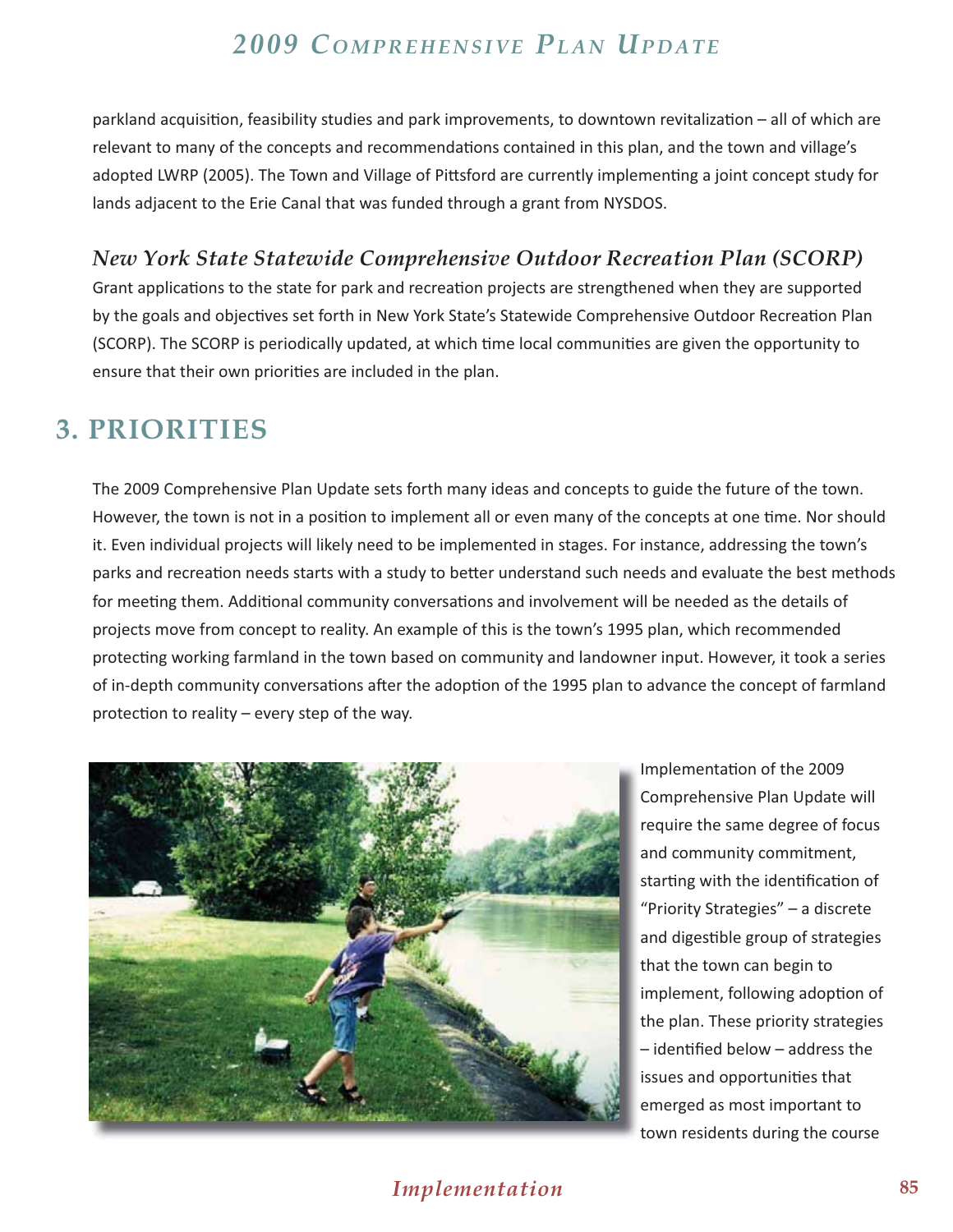of this project. This by no means undermines the importance and value of all other recommended goals and strategies included in this plan. Rather, the priority strategies represent a starting point for the town. As progress is made on the initial group of priority projects, new projects can be added to the list. A matrix of all goals and strategies is included on pages 78 and 79 (Chapter 3).

## **A. PRIORITY STRATEGIES**

#### *Update the Town's Land Use and Zoning Regulations to Proactively Address Changing Land Use and Lifestyle Trends (Chapter 3, Strategy A1)*

The town can address a number of community concerns regarding land use through a zoning and land use regulations update. Such an update would require additional community conversations and input, to ensure that solutions meet community goals and are customized to fit the Town of Pittsford's unique character.

### *Make it Easier for Town Residents to Know About and Use the Town Trail and Park System (Chapter 3, Strategy C2.2)*

Pittsford's extensive system of trails and sidewalks lead residents to many great places - historic resources such as the Erie Canal and Schoen Place; beautiful natural open spaces such as the Isaac Gordon Nature Preserve; and places for recreation and social interaction such as the village and Thornell Farm Park. Even though Pittsford has one of the best pedestrian and trail systems in the state, many residents are not aware of the full extent of the opportunities that exist for recreation, travel and exercise along the town's trail and sidewalk network. Promotion of these existing opportunities would encourage more residents to get out and use these extraordinary amenities. This is a low-cost strategy that can be easily implemented by the town.

### *Update the Town Park and Recreation Master Plan to Identify and Provide Solutions to the Parks and Recreational Needs of the Community (Chapter 3, Strategy C1)*

The town's park and recreation needs, specifically facilities for active recreation, are an important community concern that needs more study. Many residents raised concerns at the comprehensive plan meetings about specific recreation needs such as field space or a centralized/expanded recreation center. However, it is important that the town have a solid understanding of the current and potential future needs, as well as the associated costs, before any new facilities or expansions are furthered. Therefore, it is recommended that the town conduct more detailed assessment of the needs and desires of the community through a parks and recreation master planning process.

### **86** *Chapter 4*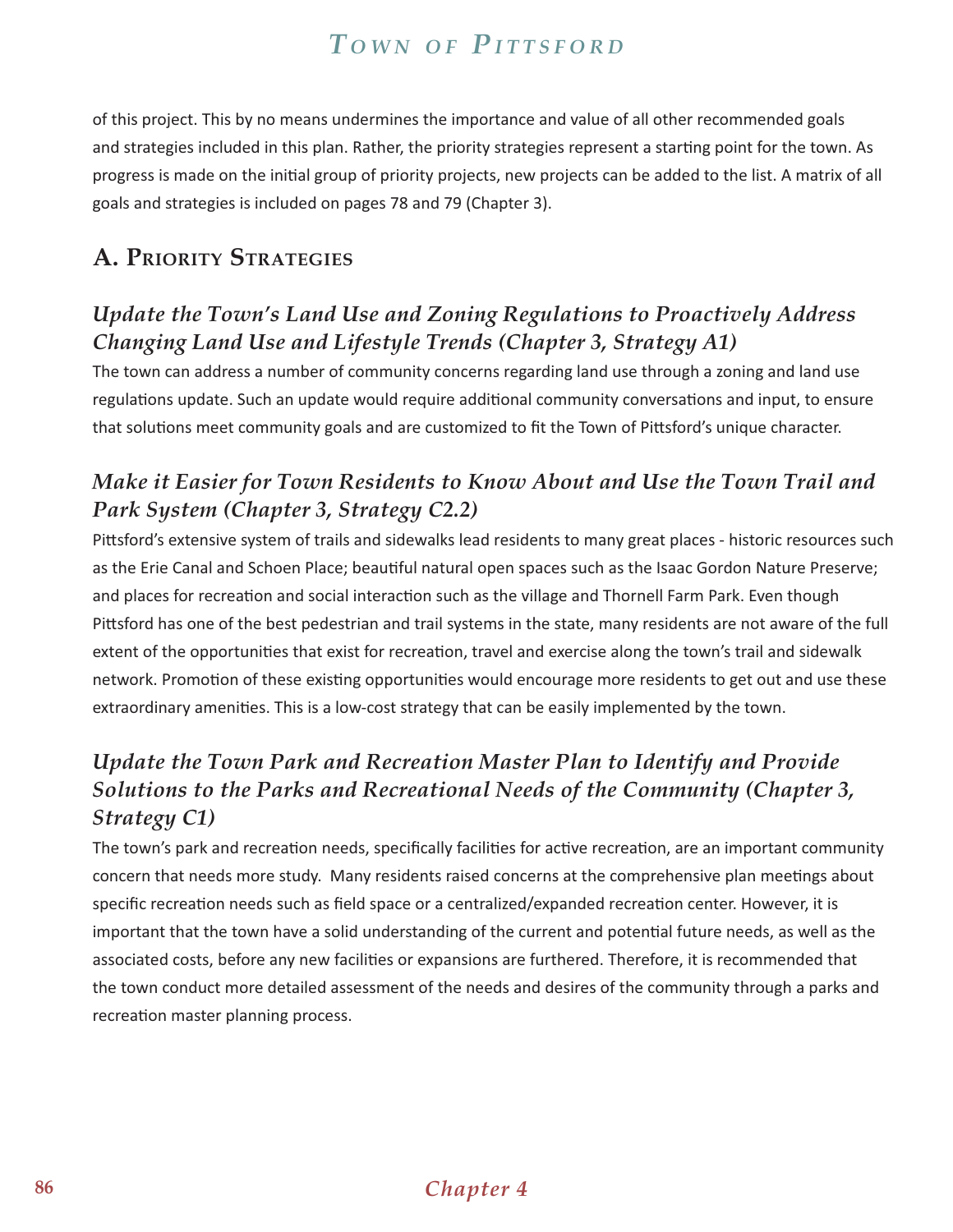# *2009 C OMPREHENSIVE PLAN UPDATE*

#### *Continue to Strategically Manage and Improve the Town's Transportation Network within a Town of Pittsford Context*

It is difficult to single out any one transportation strategy identified in this plan as a "priority strategy." This is because of the complex, dynamic nature of transportation planning and management. To this end, this transportation "priority strategy" encompasses all of the transportation strategies contained in this plan. By its inclusion here in the Priority Strategies section of the plan, transportation in all its facets is deemed a town priority. This includes addressing not only transportation related issues, but opportunities as well. Obviously, not every transportation strategy contained in this plan will be implemented at once. Some strategies are simply a continuation of existing town practices and policies, while other strategies will need to be implemented strategically, or as opportunities arise. A new town policy statement on transportation improvements (see Goal B1 and Strategy B1), however, will provide an overarching framework for transportation related decisions and approaches. As the town moves closer to full build-out, the influences on its transportation network will increasingly originate from points beyond the town – especially newly developing communities at the edge of the metropolitan area. As such, the town will need to continue to work with regional transportation entities as well as neighboring communities to address town transportation issues. Looking to the future, the town's biggest transportation challenge  $-$  and opportunity  $-$  will arguably be to strike the right balance between efficiency and safety of the transportation network for drivers, and similar needs for pedestrians and bicyclists. In the end, it is about ensuring that the town's transportation network contributes to the town's quality of life from a variety of perspectives, but within a distinctly "Pittsford" context.